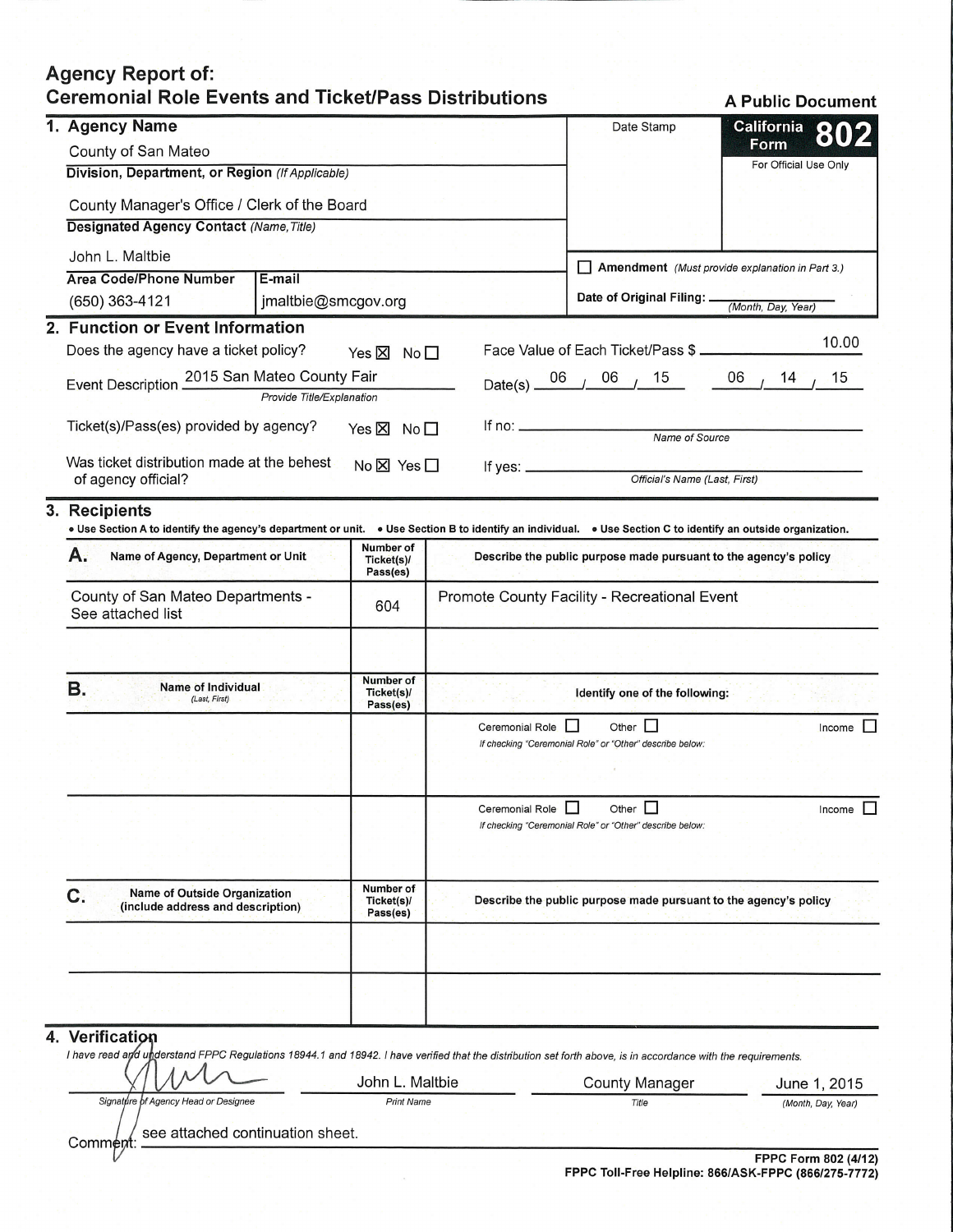## **Agency Report of: Ceremonial Role Events and Ticket/Pass Distributions Continuation Sheet**

## **Form 802**

The following San Mateo County Departments were issued tickets to the San Mateo County Fair, provided by the San Mateo County Event Center:

| <b>Department</b>                                                                                                                                                                             | <b>Number of Tickets</b> |
|-----------------------------------------------------------------------------------------------------------------------------------------------------------------------------------------------|--------------------------|
| <b>Agriculture Weights and Measures</b>                                                                                                                                                       | 15                       |
| Assessor's Office                                                                                                                                                                             | 10                       |
| Office of Supervisor Dave Pine, Board of Supervisors District 1                                                                                                                               | $\overline{4}$           |
| David Burruto, Senior Legislative Aide (2)<br>$\bullet$<br>Michael Barber, Legislative Aide (2)<br>$\bullet$                                                                                  |                          |
| Supervisor Carole Groom, Board of Supervisors District 2                                                                                                                                      | 8                        |
| Gina Quiney, Legislative Aide (6)<br>$\bullet$<br>Richard Alexander Bac, Legislative Aide (2)<br>$\bullet$                                                                                    |                          |
| Supervisor Don Horsley, Board of Supervisors District 3                                                                                                                                       | 4                        |
| Chris Hunter, Senior Legislative Aide (2)<br>Deborah Hirst, Legislative Aide (2)<br>$\bullet$                                                                                                 |                          |
| Supervisor Warren Slocum, Board of Supervisors District 4                                                                                                                                     | 6                        |
| • Carol Marks, Senior Legislative Aide (2)<br>• Marci Dragun, Legislative Aide (2)<br>Maya Perkins, Legislative Aide (2)<br>$\bullet$                                                         |                          |
| Supervisors Adrienne Tissier, Board of Supervisors District 5                                                                                                                                 | 8                        |
| Lorraine Simmons, Senior Legislative Aide (2)<br>$\bullet$<br>Anthony Valdez, Legislative Aide (2)<br>$\bullet$<br>• Arlene Shields, Legislative Aide (2)<br>Greg Burge, Legislative Aide (2) |                          |
| Department of Child Support Services                                                                                                                                                          | 50                       |
| <b>Controller's Office</b>                                                                                                                                                                    | 20                       |